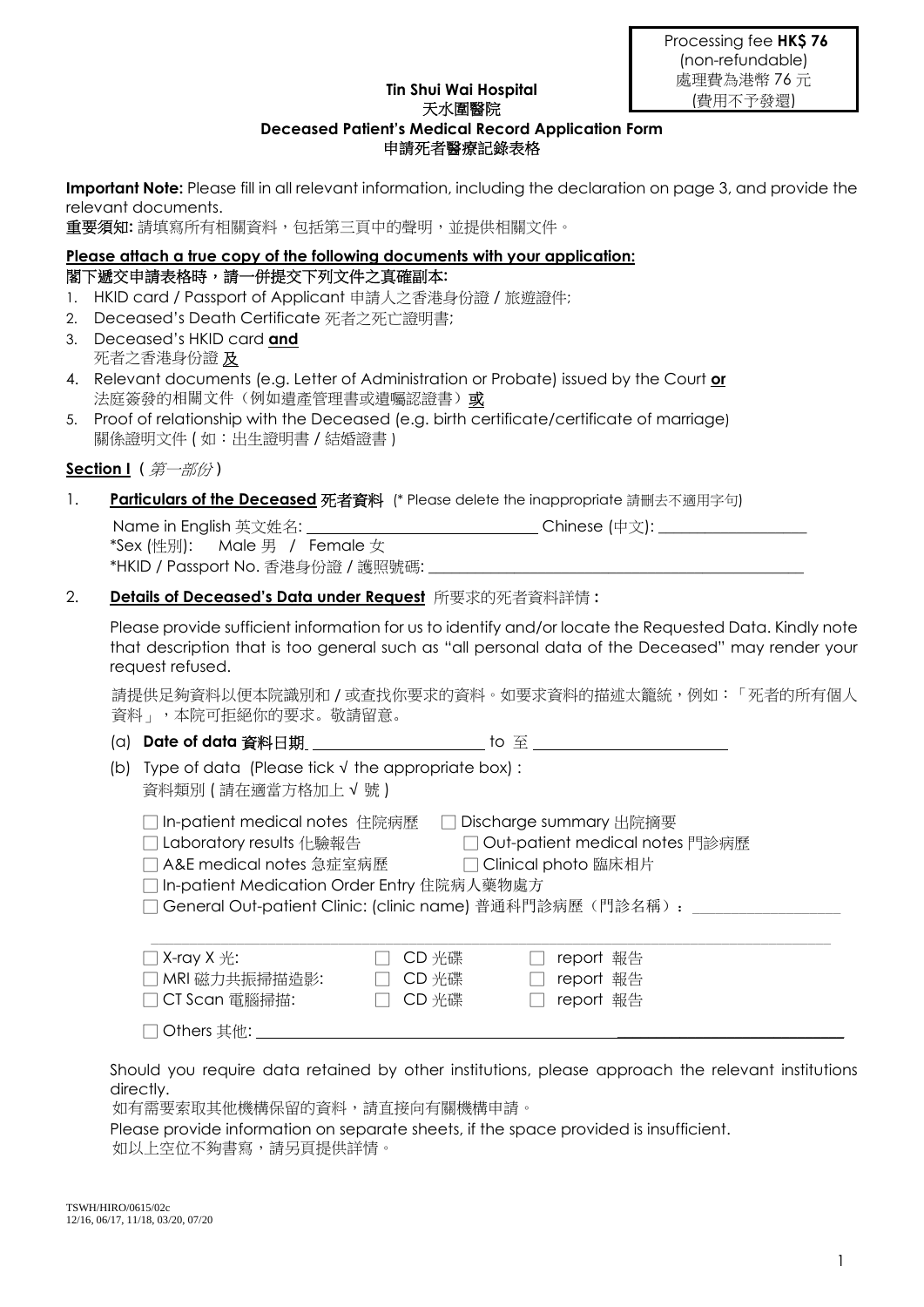### 3. **Purpose of this Application** 申請目的**:**

|  | □ Insurance claim 保險索償 □ Legal proceedings 擬進行法律程序 □ Personal reference 個人紀錄 |  |
|--|------------------------------------------------------------------------------|--|
|--|------------------------------------------------------------------------------|--|

□ Others – please specify 其他(請註明) : \_

#### **SECTION II** ( 第二部份 *)*

|                              | Chinese (中文): _____________________________                                                 |
|------------------------------|---------------------------------------------------------------------------------------------|
| *Sex (性別): Male 男 / Female 女 |                                                                                             |
|                              |                                                                                             |
|                              |                                                                                             |
| 日間聯絡電話                       | Daytime Tel. No.: _____________________________Other Contact No.: _______________<br>其他聯絡電話 |
|                              |                                                                                             |

#### **SECTION III** ( 第三部份 *)*

Copy Data Request will not be processed unless accompanied by payment of the processing fee.] 「資料複本要求」須連同處理費提交,否則將不予受理。

**1.** The Applicant has read and understood the Scale of Fees (see page 4 of this Form). 申請人已細閱並明白收費表所訂的費用(參本表格第四頁)。

**2.** This Copy Data Request is accompanied by payment of processing fee of (which is non-refundable):

「資料複本要求」連同處理費提交( 此費用將不予退還 ):

| HK\$: | Payment by *Cash/Crossed Cheque No.: |  |
|-------|--------------------------------------|--|
| 港幣    | 以*現金 / 劃線支票付款,支票號碼                   |  |

Issued by 簽發支票銀行:

 All crossed cheques should be made payable to "Hospital Authority". 所有劃線支票抬頭請寫明「醫院管理局」收。

 Note: Please attach the appropriate receipt collected from our Shroff Office to this Form. 注意 : 請將出納處發出的適當收據附於本申請表格。

You may submit your application form (original) and supporting documents in person, or by post to our relevant department at the address listed below:

申請表格(正本)以及有關證明文件,可經親自呈交或郵遞至本院的有關部門,地址如下:

**Release of Information Section,** 

#### **Health Information & Records Office,**

**3/F, Tin Shui Wai Hospital, 11 Tin Tan Street, Tin Shui Wai, N.T., H.K.**  新界天水圍天壇街十一號 天水圍醫院三樓 醫療資訊記錄部 醫療信息發放組

**3.** The Applicant undertakes to pay all fees as specified in the Scale of Fees prior to the collection of the Requested Data. 申請人同意在領取所要求的資料之前,須先繳付收費表所列的所有費用。

### **4. Mode of Collection** 領取的方式

□ Collect in person 親身到取

By registered post to the correspondence address in Section II 掛號寄出到第二部分的通訊地址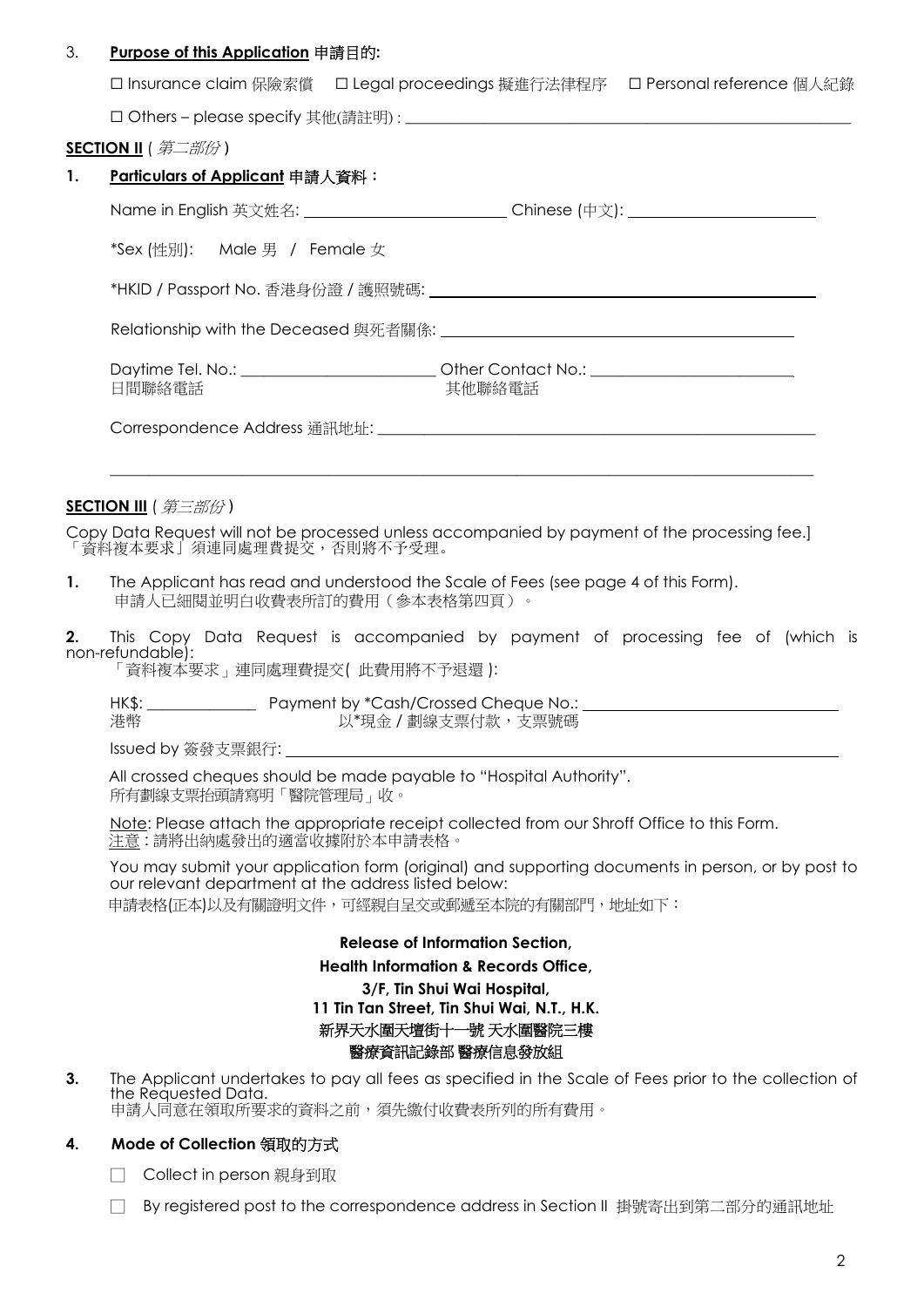- \* Please delete the inappropriate 請刪去不適用字句
- □ Please tick the appropriate 請在適當方格加上 √ 號

## **Declaration** 聲明

 I, the Applicant, agree that the final decision lies with the Hospital Authority and declare as follows: 本人為上述申請人,同意醫院管理局擁有最終之決定權,並謹此聲明如下:

 (Please tick one of the two boxes) ( 請在其中一個方格加上 **√** 號 )

- $\Box$  I have applied for, or am appointed by the Court as (one of) the administrator(s) of the estate / executor(s) of the will for the deceased, **or** am authorized by the Court to receive medical record of the deceased. The relevant supporting documents are attached. 本人已經向法庭申請或已經被法庭委任為(其中一位)死者的遺產管理人/遺囑執行人,或已被法庭授權 領取死者醫療記錄,並附上有關證明文件。
- I am entitled to be the administrator of the estate / executor of the will for the deceased **or** I can act for and on behalf of all persons entitled to apply to be administrators of the estate / executors of the will for the deceased. The relevant supporting documents are attached. 本人有權申請成為死者的遺產管理人/遺囑執行人,或本人可作為及代表所有有權申請成為死者遺產管理 人/遺囑執行人的人士,並附上有關證明文件。

\_\_\_\_\_\_\_\_\_\_\_\_\_\_\_\_\_\_\_\_\_\_\_\_\_\_\_\_\_\_\_\_\_\_\_\_\_\_\_\_\_\_\_\_\_\_\_\_\_\_\_\_\_\_\_\_\_\_\_\_\_\_\_\_\_\_\_\_\_\_\_\_\_\_\_\_\_\_\_\_\_\_\_\_\_\_\_\_\_\_ \_\_\_\_\_\_\_\_\_\_\_\_\_\_\_\_\_\_\_\_\_\_\_\_\_\_\_\_\_\_\_\_\_\_\_\_\_\_\_\_\_\_\_\_\_\_\_\_\_\_\_\_\_\_\_\_\_\_\_\_\_\_\_\_\_\_\_\_\_\_\_\_\_\_\_\_\_\_\_\_\_\_\_\_\_\_\_\_\_\_  $\_$  , and the set of the set of the set of the set of the set of the set of the set of the set of the set of the set of the set of the set of the set of the set of the set of the set of the set of the set of the set of th \_\_\_\_\_\_\_\_\_\_\_\_\_\_\_\_\_\_\_\_\_\_\_\_\_\_\_\_\_\_\_\_\_\_\_\_\_\_\_\_\_\_\_\_\_\_\_\_\_\_\_\_\_\_\_\_\_\_\_\_\_\_\_\_\_\_\_\_\_\_\_\_\_\_\_\_\_\_\_\_\_\_\_\_\_\_\_\_\_\_

\_\_\_\_\_\_\_\_\_\_\_\_\_\_\_\_\_\_\_\_\_\_\_\_\_\_\_\_\_\_\_\_\_\_\_\_\_\_\_\_\_\_\_\_\_\_\_\_\_\_\_\_\_\_\_\_\_\_\_\_\_\_\_\_\_\_\_\_\_\_\_\_\_\_\_\_\_\_\_\_\_\_\_\_\_\_\_\_\_\_

 $\Box$  Others (Please specify, and attach the relevant documents): 其他(請注明,並附上有關文件):

 $\frac{1}{2}$  ,  $\frac{1}{2}$  ,  $\frac{1}{2}$  ,  $\frac{1}{2}$  ,  $\frac{1}{2}$  ,  $\frac{1}{2}$  ,  $\frac{1}{2}$  ,  $\frac{1}{2}$  ,  $\frac{1}{2}$  ,  $\frac{1}{2}$  ,  $\frac{1}{2}$  ,  $\frac{1}{2}$  ,  $\frac{1}{2}$  ,  $\frac{1}{2}$  ,  $\frac{1}{2}$  ,  $\frac{1}{2}$  ,  $\frac{1}{2}$  ,  $\frac{1}{2}$  ,  $\frac{1$ Signature of the Applicant Date Date Date Date Date 申請人簽署 マンコン しょうしょう しゅうしょく しゅうしょく 日期

### *FOR OFFICIAL USE ONLY* 部門專用

- The Applicant's \*HKID Card / Passport Number(s) \*has/have been checked against the original by Iname of staffl. 申請人的\*香港身份證 / 護照號碼已經由 \_\_\_\_\_\_\_\_\_\_\_\_\_\_\_\_ [職員姓名] 核對正本。
- The Applicant's \*HKID Card/Passport Number(s) \*has/have been checked against the copy (original not seen) by **Example 20** [name of staff]. 申請人的\*香港身份證 / 護照號碼已經由 \_\_\_\_\_\_\_\_\_\_\_\_\_\_\_\_ [職員姓名] 核對其\*香港身份證 / 護照副本(但未經 核對正本)
	- \* Please delete the inappropriate 請刪去不適用字句
	- Please tick the appropriate 請在適當方格加上 √ 號